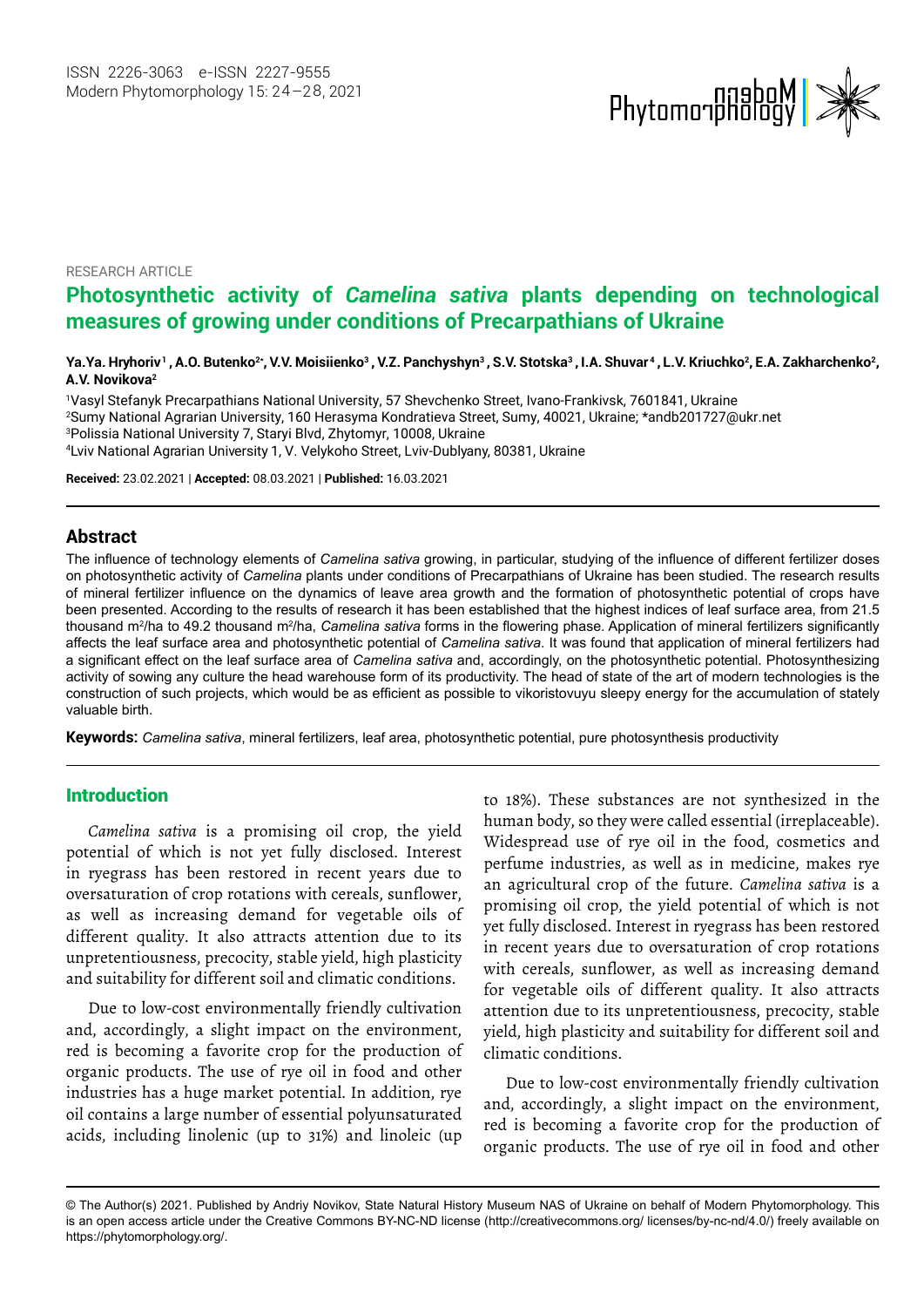industries has a huge market potential. In addition, rye oil contains a large number of essential polyunsaturated acids, including linolenic (up to 31%) and linoleic (up to 18%). These substances are not synthesized in the human body, so they were called essential (irreplaceable). Widespread use of rye oil in the food, cosmetics and perfume industries, as well as in medicine, makes rye an agricultural crop of the future.

The production process of plants consists of photosynthesis and the processes of transformation and use of products and energy of photosynthetic origin for respiration, biosynthesis, growth and development of plant organism. The task of obtaining the largest amount of organic matter is in creation of photosynthetic systems that would provide the most efficient use of energy of Photosynthetically Active Radiation (PhAR) for the creation of photosynthesis products and their rational use in the processes of growth, development and crop productivity formation (Nychyporovych 1972).

The process of photosynthesis is complicated by its nature and extremely important. Crop yields largely depend on photosynthesis and the ability to provide its highest productivity (Babych 2005). All crop production is essentially a system of making the best use of photosynthetic function of plants. From this point of view, each agricultural measure aimed at increasing yields is effective in the following cases: if it makes opportunity to obtain in crops such an area of leaves that develops rapidly and reaches large sizes; if it increases intensity and productivity of each square meter of leaf area and keeps them active for a longer period of time and if it promotes the best use of photosynthesis products (Poluektov et al. 2006; Shiferaw et al. 2011; Litvinov et al. 2019).

Photosynthetic activity of any crop sowing is the main component of its productivity formation. The main task of modern technologies is to design such crop sowings that would use solar energy the most effectively for accumulation of economically valuable yield (Nechyporenko 1987). Nychyporovych (1988) noted that each variety has a certain interval concerning potential abilities to form assimilation surface, but it is often accompanied by thinned sowing norms or, conversely, thickened. The optimal sowing norm is considered to be the one at which the plant forms the maximum individual photosynthetic surface and mass. It should be noted that photosynthetic activity of *Camelina sativa* is insufficiently studied. It is also emphasized by the research actuality and the need for scientific substantiation of these processes under conditions of Precarpathians.

The area of leaves, dynamics of its formation and the

productivity of photosynthesis per unit of leaf surface area are important indices determining photosynthetic potential, photosynthetic activity of crop sowings and their productivity. It is known that leaf surface size is closely connected with accumulation of organic matter by plants and the formation of crops. It largely depends on the conditions of mineral fertilization. Scientists note direct relationship between yield and the mass of vegetative organs of plants. The intensity of biomass and leaf surface accumulation by plants is determined by the level of mineral nutrition (Babych 2005; Karbivska et al. 2020). The optimal area of leaves is considered to be the one which provides maximum gas exchange of crop sowing. For most crops, it is 40 thousand  $m^2/h$ a-50 thousand m2 /ha (Hospodarenko and Rassadina 2015).

However, a larger area of leaves, according to many scientists, does not always determine high yields. Excessive development of leaf apparatus in crops causes mutual shading of middle and, especially, lower tiers of leaves, resulting in worsening of their lighting, reducing carbon dioxide absorption and pure photosynthesis productivity. It can often cause the reduction of yields (Behyshev 1953; Alyev 1974; Tester and Langridge 2010). Biological features of crops, weather conditions and agro-technological measures have a great influence on the dynamics of leaf surface development and its size (Goenadi 1995; Scherner et al. 2016).

It should be noted that the photosynthetic activity of *Camelina sativa* is insufficiently studied. This emphasizes the relevance of research and the need for scientific justification of these processes in the Carpathians of Ukraine. Therefore, the program of our research to identify the dependences of the formation of the photosynthetic apparatus of *Camelina sativa* during the growing season provided for the determination of such indicators of photosynthetic activity of plants as leaf surface area, photosynthetic potential and net productivity of photosynthesis.

## Materials and Methods

Field research was carried out in the technological crop rotation of the department of growing technology, seed production and biochemistry of cruciferous crops at the Precarpathian state agricultural research station of the National Academy of Agrarian Sciences of Ukraine on sod podzolic soil during 2015-2018. The soils of experimental plot are-sod deep podzolic gleyed, the mechanical composition is large-dusted and heavy-clayed with a strong humus horizon up to 75 cm, and characterized by the following indices: acidity, pH-5.3, humus content (%)- 2.75, soil provision with main nutrient elements (mg/kg):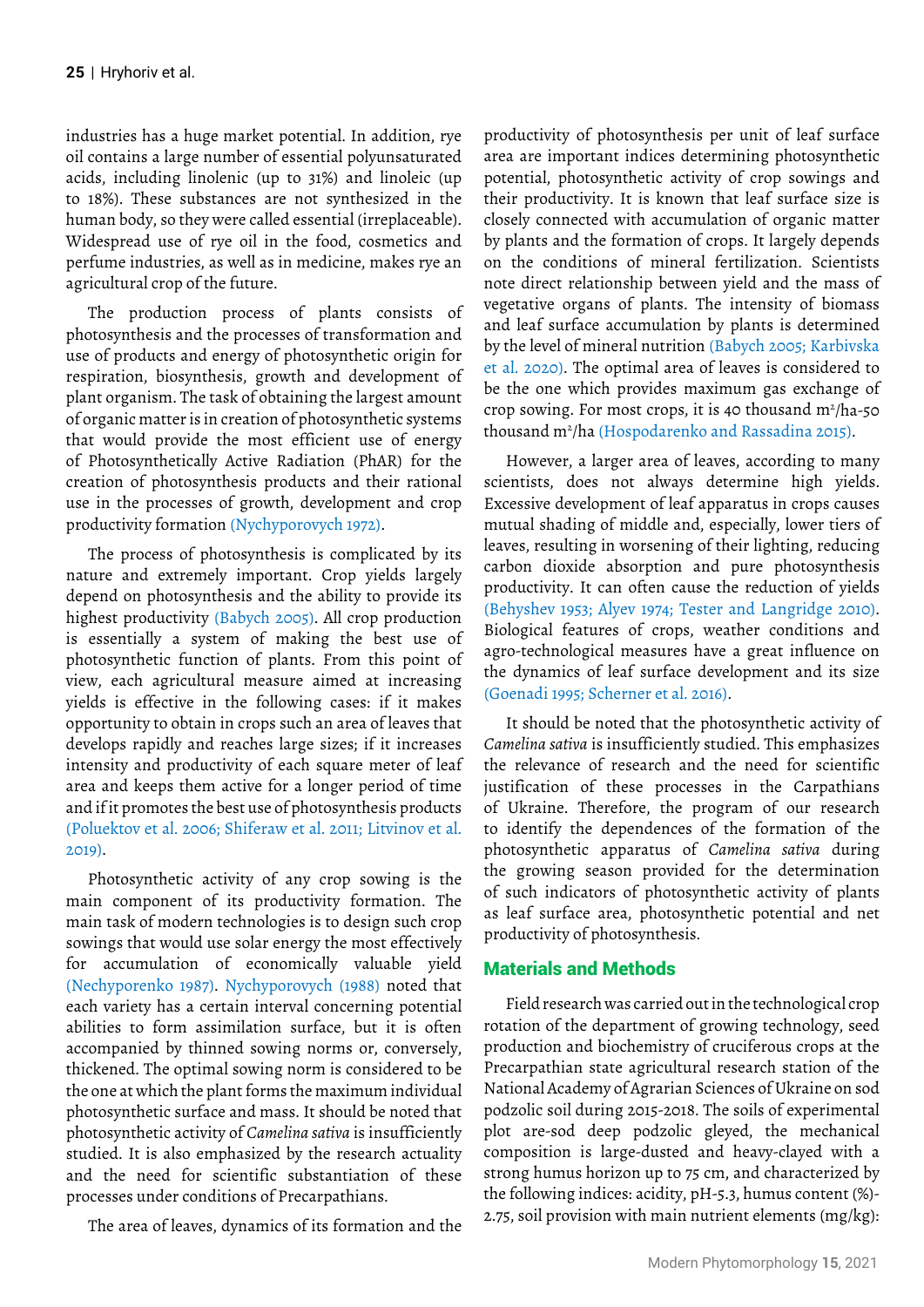nitrogen-82, phosphorus-46.0, potassium-119.0

The predecessor is winter wheat. The sowing was conducted according to experimental scheme. For sowing was used a variety Hirskyi, selection of Institute of AIP. Taking into consideration insensitivity of *Camelina sativa* to application of potassium fertilizers (Poliakov 2011; Hryhoriv 2020), the effect of only nitrogen and phosphorus fertilizers was studied. In the experiment, mineral fertilizers in the form of ammonium nitrate and granular superphosphate were applied to main tillage according to the scheme: Control-without fertilizers; Background- $P_{45}K_{45}$ ); Background- $(N_{30}P_{45}K_{45})$ ; Background-N<sub>30</sub>P<sub>45</sub>K<sub>45</sub>) + N60; Background–(N<sub>30</sub>P<sub>45</sub>K<sub>45</sub>) + Vimpel (500 g/ha) + Oracul multicomplex (1 l/ha) + Oracul colamine boron (1 l/ha) + Oracul sulfur active (2 l/ ha). The experiment was repeated four times; the area of accounting plot is 20  $m<sup>2</sup>$ . The variant without fertilizers served as a control. Fertilization of *Camelina sativa* crops was carried out with nitrogen fertilizers, microfertilizers and growth stimulators according to corresponding variants of the experimental scheme in the rosette phase. In the experiment, was sown a variety of *Camelina sativa* Hirskyi, selection of Ivano-Frankivsk Institute AIP NAAS included in the State register of varieties suitable for distribution in Ukraine. The potential yield of the seeds is about 2.0 t/ha, green mass-40.5 t/ha (Abramyk et al. 2003; Karpenko et al. 2019; Kolisnyk et al. 2019).

The technology of growing *Camelina sativa* on the experimental plots was generally accepted for soil and climatic conditions of Precarpathians, with the exception of the studied factors (Syvyryn and Reshetnykov 1988).

Weather and climatic conditions of the region are one of the main factors in the formation of agricultural crop productivity and quality. It can be crutial criterion for expediency of growing agricultural crops and their implementation in a particular region, so much attention is paid to the analysis of weather conditions during the period of carrying out the research, which aimed to establish the productivity of *Camelina sativa* depending on varietal characteristics and agrotechnology of growing under conditions of Precarpathians of Ukraine.

Natural and climatic conditions that have been formed in Ivano-Frankivsk region contribute to the development of agriculture and forestry, cultivation of main agricultural crops. The analysis of hydrothermal conditions, which were developing during vegetation period of *Camelina sativa* in the years of research, was carried out according to the data of Ivano-Frankivsk regional meteorological station. During vegetation period of *Camelina sativa* in the years of research, the weather conditions differed significantly from the average longterm data both in terms of temperature indices and precipitation amount. Mathematical processing of the obtained analytical digital material was performed by the method of variance and correlation analysis according to Dospekhov (Dospekhov 1985), using the computer program "Agrostat". The purpose of research is to study the influence of technological measures of *Camelina sativa* growing on photosynthetic activity of plants under conditions of Precarpathians of Ukraine.

## **Results**

On average, during the years of research, there was a direct dependence between the process of leaf surface area formation of *Camelina sativa* and elements of cultivation technology. It is known that development of leaf surface depends on the activity of meristem, which provides formation of leaves and beginning of cellular processes that cause its growth. The decisive role in this process belongs to nutrition elements, in particular nitrogen.

The studies have shown that the leaf surface area of *Camelina sativa* plants in the initial period of development increases slowly. In the following phases of vegetation the increase of assimilation surface occurs intensively. This index reached its maximum value in the blossoming phase, and then it decreased. The decrease of leaf area was stipulated by biomass drying in the phase of seed ripening and defoliation. The curvilinear character of the formation of leaf surface area indices in the ontogenesis of *Camelina sativa* depending on the influence of the studied factors has been established (Fig. 1).



**Figure 1.** Formation of *Camelina sativa* leaf surface by phases of development depending on different technological measures of growing, average for 2015-2018. (V% 21.6, 8.3, 10.7, 9.2)

In a result of research, it was found that the use of mineral fertilizers promotes more intensive development of the leaf surface. In the process of our research we studied the dynamics of leaf surface area formation in the main periods of *Camelina sativa* growth. During the formation period of two real leaves, dependence between leaf surface area and fertilizer doses was not established.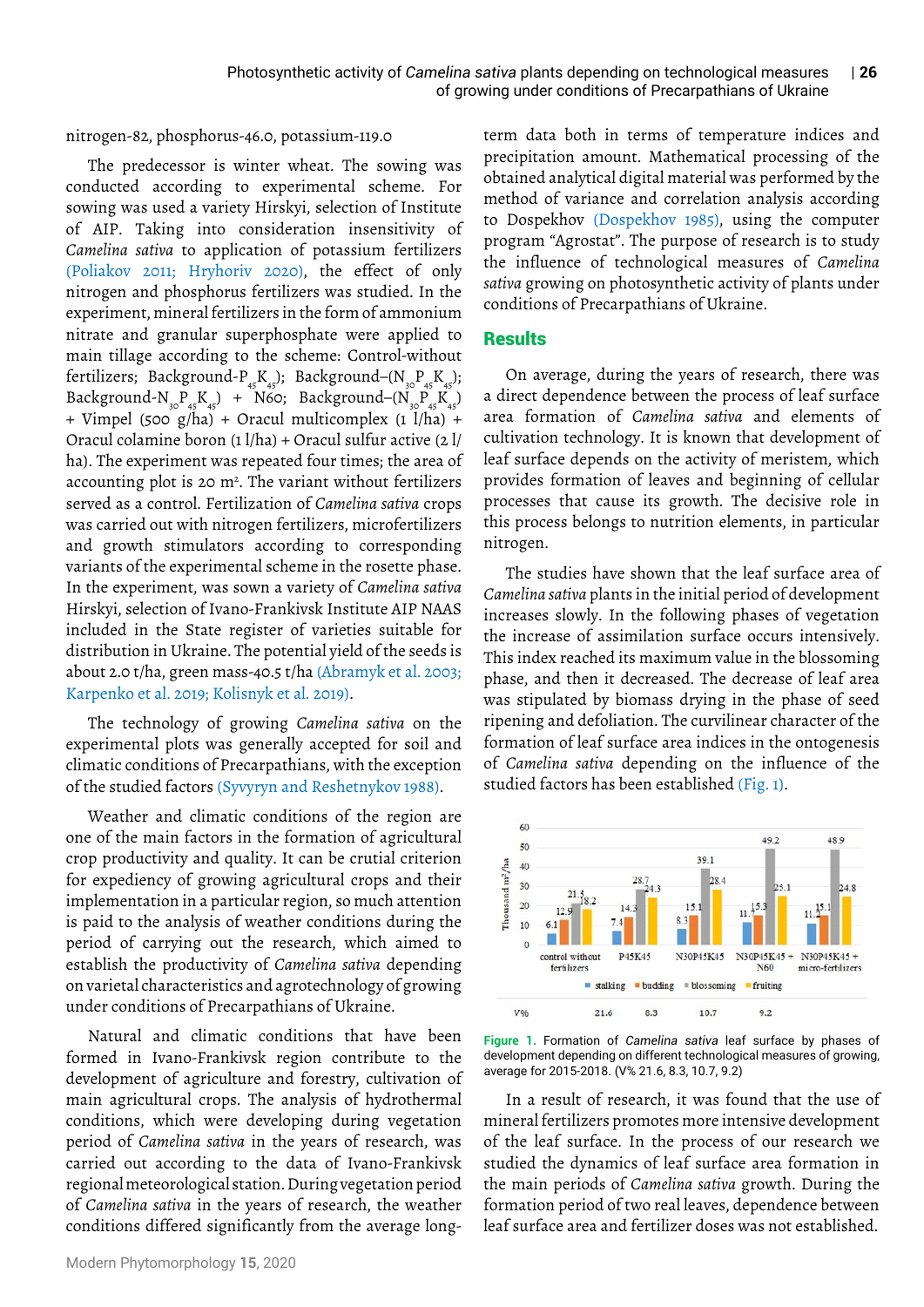In the process of research was established the dynamics of leaf surface area formation of *Camelina sativa*. The use of mineral fertilizers contributed to more intensive development of the leaf surface. Thus, in the stalking phase, the leaf surface area ranged from 6.1 thousand m<sup>2</sup>/ha to 11.7 thousand m<sup>2</sup>/ha depending on the variant of fertilization. In the budding phase, this index in the control ranged from 12.9 thousand m<sup>2</sup>/ha. The largest leaf surface area of *Camelina sativa* was in the blossoming phase. Thus, in the control variant it was 28.7 thousand m2 /ha. With increasing the dose of nitrogen fertilizer from 30 kg/ha to 90 kg/ha of a.m., the leaf surface area increased to 39.1 thousand  $m^2/h$ a-49.2 thousand  $m^2/h$ a. The maximum leaf surface of *Camelina sativa* plants in the blossoming phase was observed in the experiment variant with the background+N $_{\rm{so}}$ -49.2 thousand m  $^2$ /ha. Application of micro-fertilizers and growth stimulators in the composition of complete mineral fertilizers provided a significant increase in the leaf surface area of *Camelina sativa* plants-up to 48.9 thousand m2 /ha.

In the fruiting phase *Camelina sativa*, the leaf surface area ranged from 18.2 thousand  $m^2/h$ a in the control up to 25.1 thousand  $m^2/h$ a-with application of mineral fertilizers at a dose of background + N60. Statistical analysis of the leaf surface area of spring ryegrass indicates a high (V=8.3-21.6%) level of variability of indicators over the observation periods depending on the studied factor. Analysing indices of photosynthetic potential of *Camelina sativa* crops during the growing season, it should be noted that this index was increasing from the beginning of growing season to the blossoming phase, after which its decrease was observed.

The studies have shown that photosynthetic potential of *Camelina sativa* depended on the use of mineral fertilizers, duration of interphase periods and intensity of leaf apparatus formation. In general, the change in the size of photosynthetic potential during the growing season was similar to the change in leaf surface area. An increase of nitrogen fertilizer doses had a positive effect on the size of photosynthetic potential of *Camelina sativa* crops (Fig. 2).



**Figure 2.** Formation of photosynthetic potential of *Camelina sativa* crops depending on doses of mineral fertilizers, average for 2015-2018.

Data of Fig. 2 show that the index differed in the phases of development of *Camelina sativa* plants. Its minimum value was observed in the interphase period of stalkingbudding, and the biggest-in the period of buddingblossoming. Thus, in the control variant, photosynthetic potential was the lowest in all phases of development. The maximum value of photosynthetic potential (0.241 million m2 /ha × days) of *Camelina sativa* plants was reached in the interphase period of budding-blossoming in the variant with background + N60. Increasing the dose of nitrogen fertilizers from 30 kg/ha to 90 kg/ha on a phosphoruspotassium background during the years of research increased this index by 37%-86% compared with the control variant in the interphase period of blossomingripening. It is proved, that photosynthetic surface of crops influences the efficiency of their work, which in its turn affects the formation of *Camelina sativa* productivity and is determined by such indices as Pure Photosynthesis Productivity (PPhP), which in its turn shows the amount of dry matter in grams per day and largely depends on the formed leaf surface. The indices of pure photosynthesis productivity are satisfactory, which have values in the range of 3  $g/m^2$ -4  $g/m^2$  per day, good 4 g-6 g, very goodmore than 6 g of dry matter per 1  $m<sup>2</sup>$  of leaf area per day.

According to the results of calculations, the highest indices of pure photosynthesis productivity of *Camelina sativa* crops were formed during the stalking-budding period. Depending on the fertilizer doses, this index varied in the range of 1.57  $g/m^2$ -3.55  $g/m^2$  per day (Fig. 3).



**Figure 3.** Pure productivity of photosynthesis of spring *Camelina* crop depending on the elements of cultivation technology, average for 2015- 2018.

It was determined that high indices of PPhP were observed in the period of stalking-budding and blossoming-ripening. Thus, in the period of stalkingbudding the indices varied from 3.01 g/m<sup>2</sup> to 3.55 g/ m2 per day, in the period of flowering-ripening 2.23 g/  $m^2$ -2.81 g/m<sup>2</sup> per day. The highest indices among the studied sowing dates were obtained for fertilizers with a dose of  $N_{30}P_{45}K_{45}+N_{60}$ . In fertilized variants, the increase of assimilation surface area and size of photosynthetic